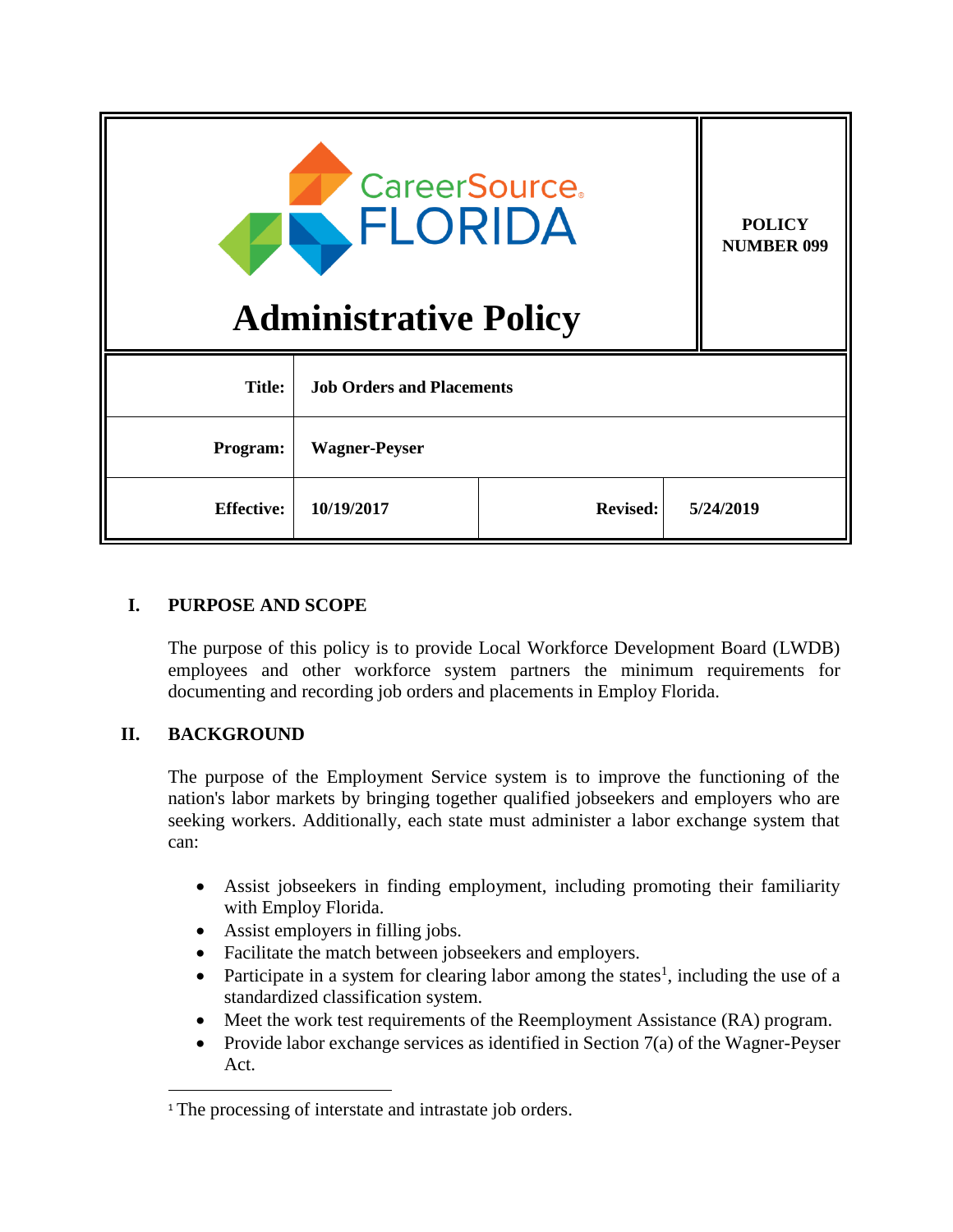### **III. AUTHORITY**

Wagner-Peyser Act of 1933, as amended by the Workforce Investment Act of 1998 and the Workforce Innovation and Opportunity Act of 2014

Workforce Innovation and Opportunity Act of 2014

20 CFR 651.10, 652, 653.501

29 CFR 1604, 1606, 1625

42 U.S.C. 2000

Fair Labor Standards Act

Vietnam Era Veterans' Readjustment Act of 1972

Chapter 760 Florida Statutes

### **IV. POLICIES AND PROCEDURES**

#### **A. Job Orders**

Job orders are records of job openings containing the material terms and conditions of employment related to wages, hours, working conditions, worksite and other benefits, submitted by an employer. A job order will only be listed in Employ Florida when:

- It will employ a worker who is legally authorized to work in the United States.
- There is an employer-employee relationship, unless the job order is for an independent contractor or unpaid internship position. Generally, an employeremployee relationship exists when a person, firm, corporation or other association or entity hires, fires, pays, supervises and otherwise controls the work of the employee.
- There is a currently available and non-duplicative position.
- There is a detailed description of the work to be performed.
- There are specific hiring requirements a jobseeker must meet.
- There are referral instructions.
- The LWDB has authorization from the employing entity to post the open position.
- The posting party has authorization from the employing entity to post the open position when it is being posted by a third-party poster.
- The job order is verifiable through email, telephone, online or as otherwise determined.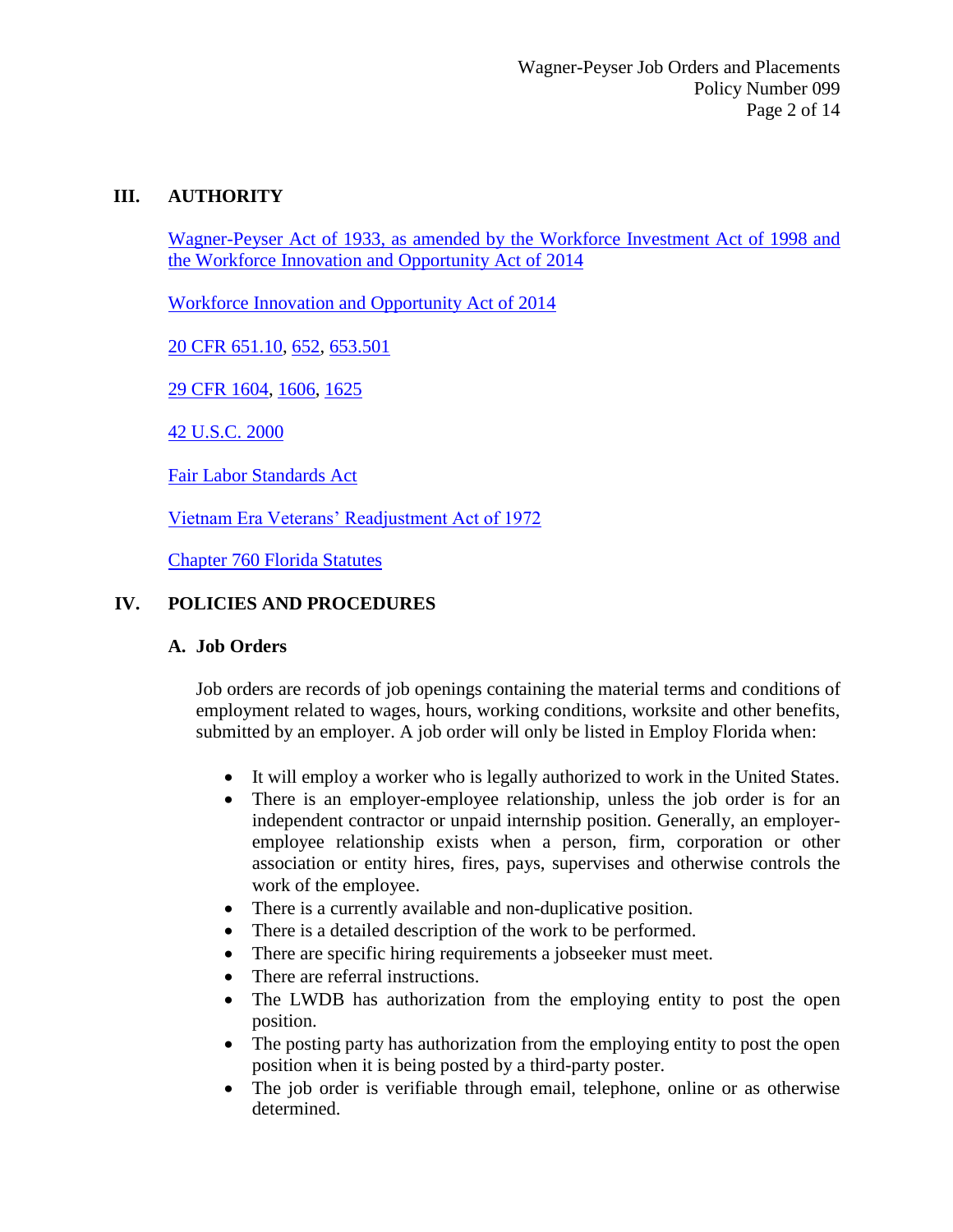• The employing entity has not yet selected a candidate to hire, except in the case of job development.

# **1. Description and Types of Job Orders**

The following are descriptions and types of job orders:

- Affirmative Action Job orders that seek qualified applicants who are members of a specified group that, for non-occupationally valid purposes, have been discouraged from entering certain occupations.
- Agricultural Recruitment System (ARS) Job orders designed to help agricultural employers recruit qualified agricultural workers on a temporary or seasonal basis using a system for the orderly movement of workers within and between states.
- Foreign Labor Certification (FLC) Job orders for employers who seek to hire foreign workers to work on a permanent, temporary or seasonal basis when there are not sufficient U.S. workers available. The types of job orders are:
	- H-2A Job Orders Job orders to recruit workers for employers who seek to hire foreign workers on a temporary basis to perform agricultural work when there are not sufficient U.S. workers available.
	- H-2B Job Orders Non-agriculture job orders to recruit workers for employers who seek to hire foreign workers to work on temporary or seasonal basis when sufficient U.S. workers are not available.
- Permanent Employment Certification (PERM) Job Orders Job orders for employers who seek to hire foreign workers on a permanent basis to perform work when there are not sufficient U.S. workers available.
- Apprenticeship Job orders that combine on-the-job training and related instruction in which workers learn the practical and theoretical aspects of a highly skilled occupation.
- Federal Contractor Job Listings Job orders for a contracted position with the United States government to perform a specific job, supply labor and materials, or for the sale of products and services. The affirmative action provision of the Vietnam Era Veterans' Readjustment Act of 1972 requires employers (and their subcontractors) with government contracts of \$100,000 or more to list their job openings with the state labor exchange system (EmployFlorida.com). These Federal Contractor Job Listings provide protected veterans with priority referrals to such jobs.
- Independent Contractor Job orders for positions in which an employeremployee relationship does not exist. These positions provide a job opportunity for a jobseeker without a guarantee of wages.
- Internship Job orders for a planned, structured learning experience that may be paid or unpaid and takes place in a workplace for a limited period of time.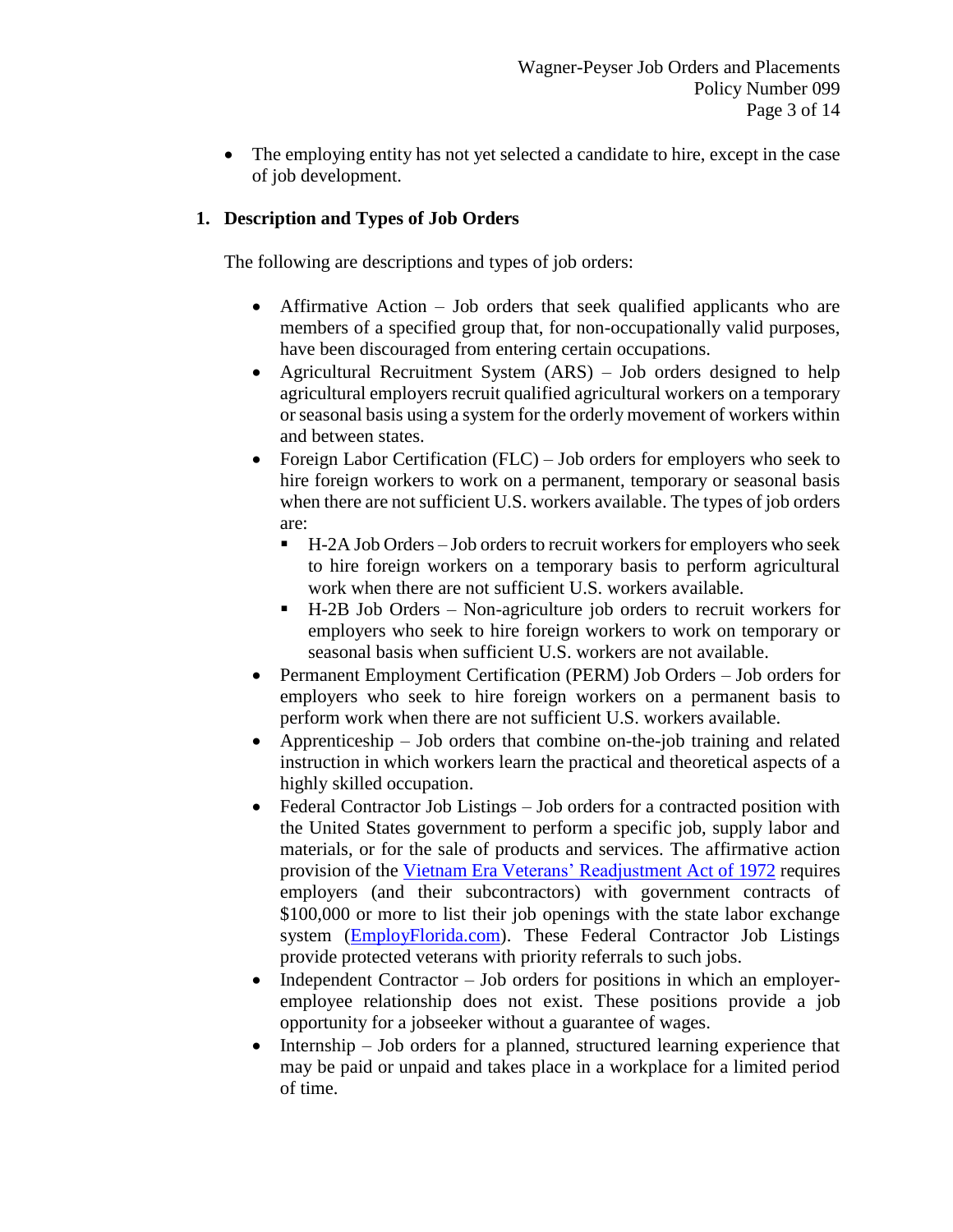- Job Development Job orders entered by LWDB staff due to staff securing a job interview with a public or private employer for a specific applicant for whom the LWDB has no suitable opening on file.
- Mass Recruitment Job orders for events such as job fairs or employer hiring events.
- Private Agency/Staffing Agency Job orders to fill positions through private agencies or staffing companies. A fee cannot be charged to the applicant and job orders must state "position offered by a no-fee staffing agency."

## **2. Job Order Entry**

Job orders can be posted by an employer, LWDB staff or spidered into Employ Florida from external job posting websites. Additionally, under the *Employ Florida Terms and Conditions of Use*, third-party companies (referred to as "third-party agents") may post job orders to Employ Florida on behalf of employers under certain conditions as outlined in Section  $IV(A)(4)$  of this policy. Job orders posted by LWDB staff are included in the count of job openings reported to the United States Department of Labor (USDOL).

LWDB staff are not allowed to post a job order to Employ Florida until the appropriate authorization has been received from the employer to do so. Authorization includes but is not limited to staff obtaining a completed job order form submitted by the employer or an email from the employer outlining the position's requirements or authorization by phone. In the event the employer provides the authorization by phone, staff must document the position's requirements on a job order form and document the employer's authorization by recording a case note in Employ Florida. Staff are not allowed to post open positions to Employ Florida obtained from other job boards, the employer's website, a classified advertisement, or other resources, unless authorized to do so by the employer.

LWDB staff must conduct an independent verification of a newly registered employer prior to the new employer being able to create a job order, in accordance with the Employer Services policy.

Job orders received by staff must be entered in Employ Florida within one business day of receipt from an employer or third-party agent. Job orders posted by employers or third-party agents in Employ Florida must be reviewed and verified within two business days of posting into Employ Florida. LWDB staff must case note their review and verification of the job order.

The practice of withholding job orders from timely entry into Employ Florida, or otherwise preventing the sharing of job order information throughout the system, is prohibited.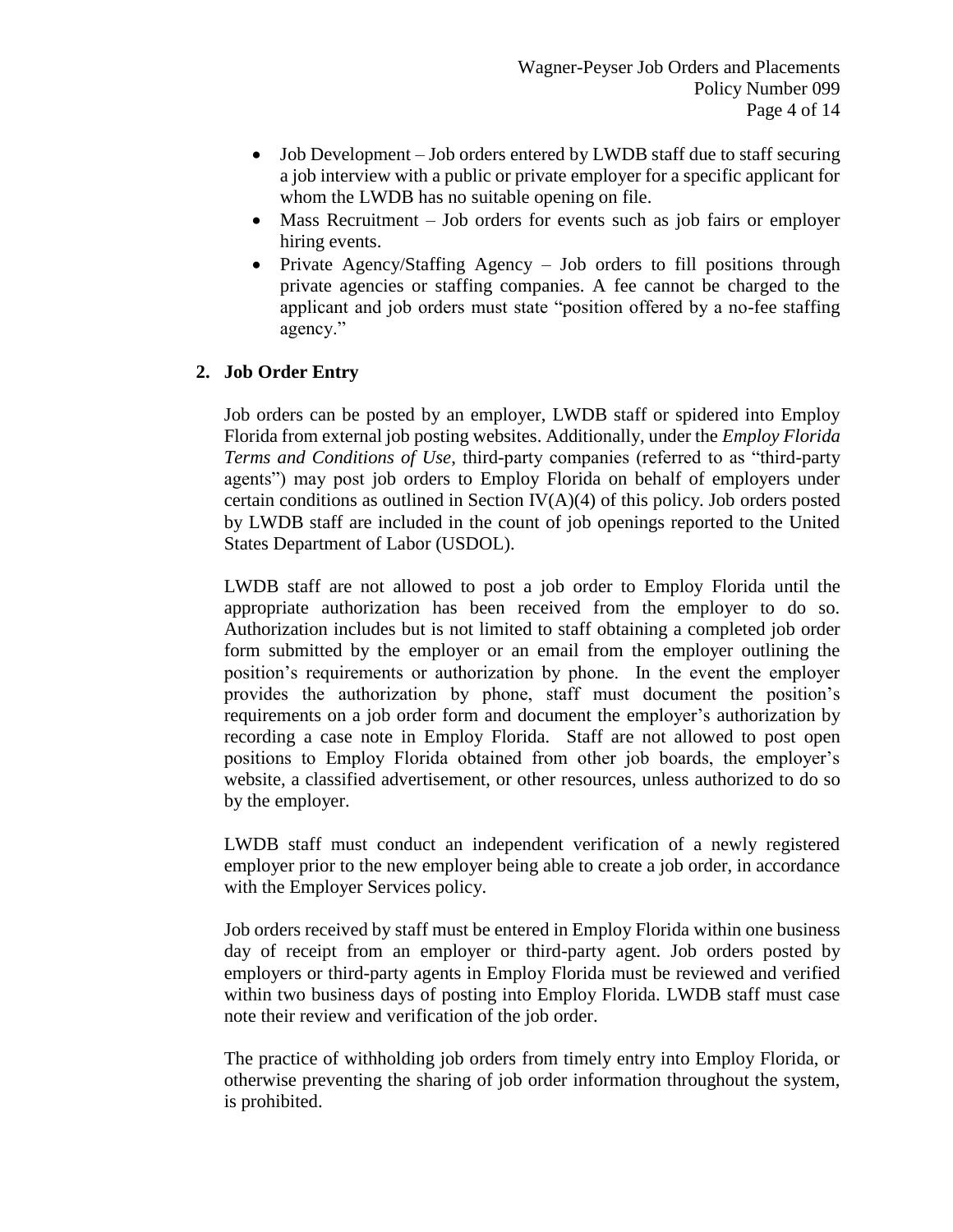### **3. Job Order Compliance Review and Approval**

All job orders entered into Employ Florida must comply with Equal Employment Opportunity and Immigration and Nationality Act laws, regulations and guidance as well, as the *Employ Florida Terms and Conditions of Use*. All job orders must be reviewed by the LWDB staff for compliance.

If the job order meets all compliance requirements, LWDB staff shall approve the job order according to local policy within two business days from the date and time of initial posting. LWDB staff must document with a case note their compliance review, and each step taken to verify the job order.

If the job order does not meet all compliance requirements, LWDB staff must place it "On Hold" and contact the employer or third-party agent to request a revision to the job order. If the employer or third-party agent agrees to comply with the requested revision, staff may make the change to the job order based upon the feedback received or allow the employer to incorporate their feedback and resubmit the job order. However, if the employer or third-party agent does not comply with the requested revision, LWDB staff must close the job order with a case note detailing the reason for closing the job order.

If staff learns that duplicate positions are being posted in order to advertise a position for which a job order is about to expire, they must contact the employer or third-party agent to explain the process for extending existing job orders. If staff is unable to contact the employer or third-party agent, or does not receive a response within a reasonable timeframe (as determined by the LWDB), the duplicate job order must be closed with a case note detailing the reason.

## **4. Third-Party Agent Job Order Verification**

Third-party agents posting job orders on the behalf of employers must obtain written consent from the employer and provide it to the LWDB staff electronically through Employ Florida (or by other approved means as developed by the LWDB) before a job order can be approved and made visible to the jobseeker. Written consent may be in the form of a letter drafted on the employer's letterhead or an email that originates directly from the employer. The written consent must authorize the third-party agent to post open and available positions on the employer's behalf. The written consent must be stored electronically in Employ Florida or as a hard copy at the LWDB and properly documented in the case notes in Employ Florida.

In addition to following the compliance requirements outlined in Section  $IV(A)(3)$ of this policy, when a new job order is entered by a third-party agent, LWDB staff are required to verify the position with the primary contact listed on the job order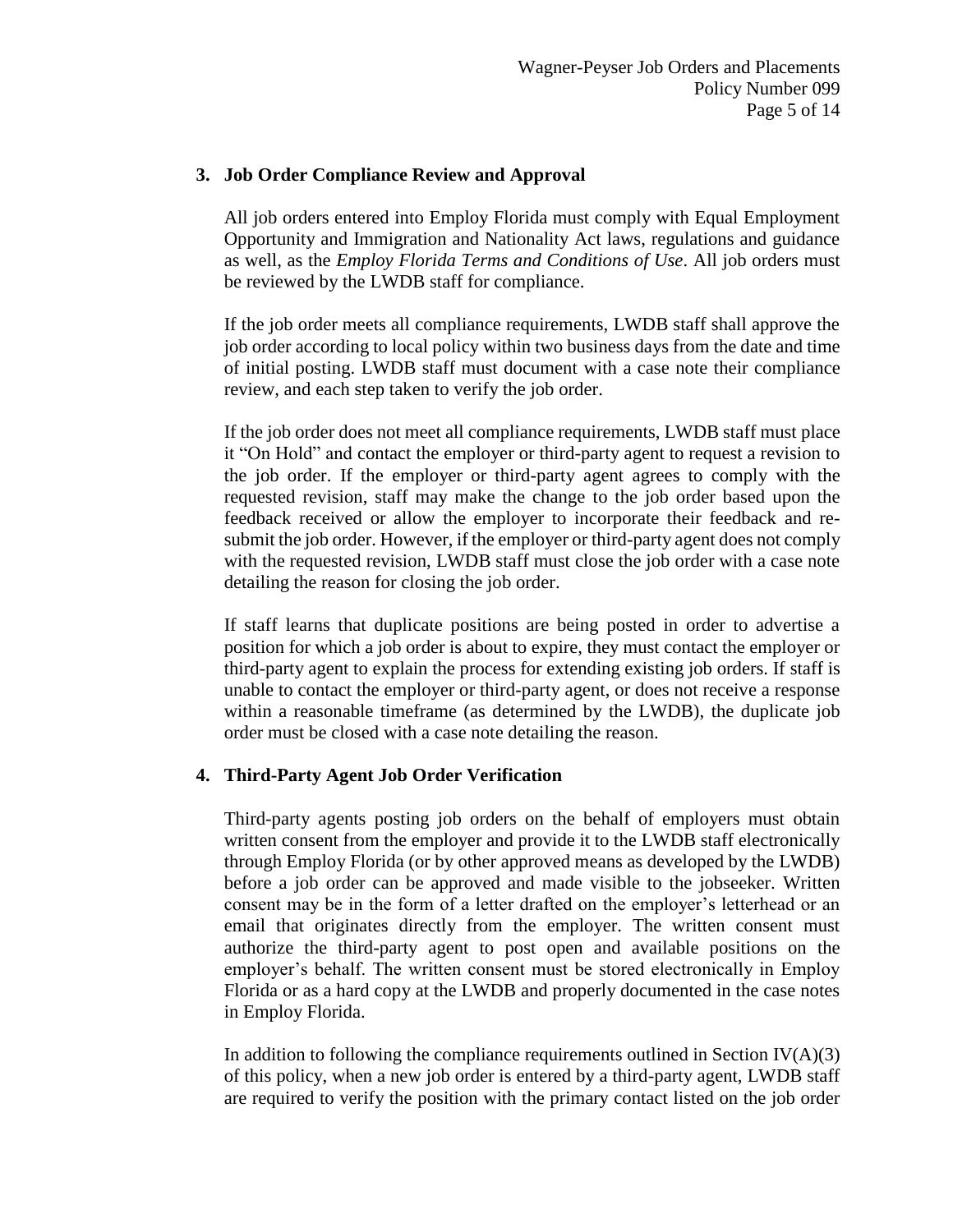prior to approval. If the LWDB staff is unable to reach the primary contact listed on the job order, LWDB staff may employ means such as accessing the employer's corporate website to verify the job listing. If staff is not able to verify the job order through the job order's primary contact or other approved means within two business days, staff must close the affected job order and case note the reason for closing the job order. Staff may not close the employer's entire account due to the inability to verify a particular job order with an employer.

Note: Verification is not required by the employer if the third-party agent verifies the job openings as required.

## **5. Using O\*NET Occupational Groups for Coding Job Orders**

Pursuant to 20 CFR 652.3, staff must ensure the O\*NET code used for a specific job opening matches the job description. If no match can be found, staff must use the title the employer or third-party agent provided. Only one O\*NET code may be used per job order. Placement into job openings that do not match the description in the job order or O\*NET code is not permissible.

### **6. Recording Wages on Job Orders**

It is prohibited to post job orders that pay less than the Florida minimum wage or pay commission only, unless minimum wage is guaranteed in accordance with federal or state law, or the employer is exempt per the Fair Labor Standards Act.

The actual wage or wage range must be listed on all job orders entered into Employ Florida. Employers that choose not to enter actual wage information must enter a minimum value of (\$0.00) on the job order form, as the field cannot be left blank. In instances where a value less than minimum wage is entered, LWDB staff must verify that the job pays at least the Florida minimum wage and document it in the case notes. If it is determined that the jobseeker was hired and went to work at a higher wage, the higher wage should be entered on a case note on either the hired jobseeker's placement information or the job order. In the case of multiple positions being filled on one job order, staff should enter a case note for each hired customer stating their name and the wage at which he/she was hired.

## **7. Labor Disputes in Progress**

LWDBs are not allowed to make a job referral on job orders which will aid directly or indirectly in the filling of a job opening which is vacant because the former occupant is on strike, or is being locked out in the course of a labor dispute, or the filling of which is otherwise an issue in a labor dispute involving a work stoppage. When a job order is received from an employer reportedly involved in a labor dispute involving a work stoppage, LWDBs must verify the existence of the labor dispute and determine its significance with respect to each vacancy involved in the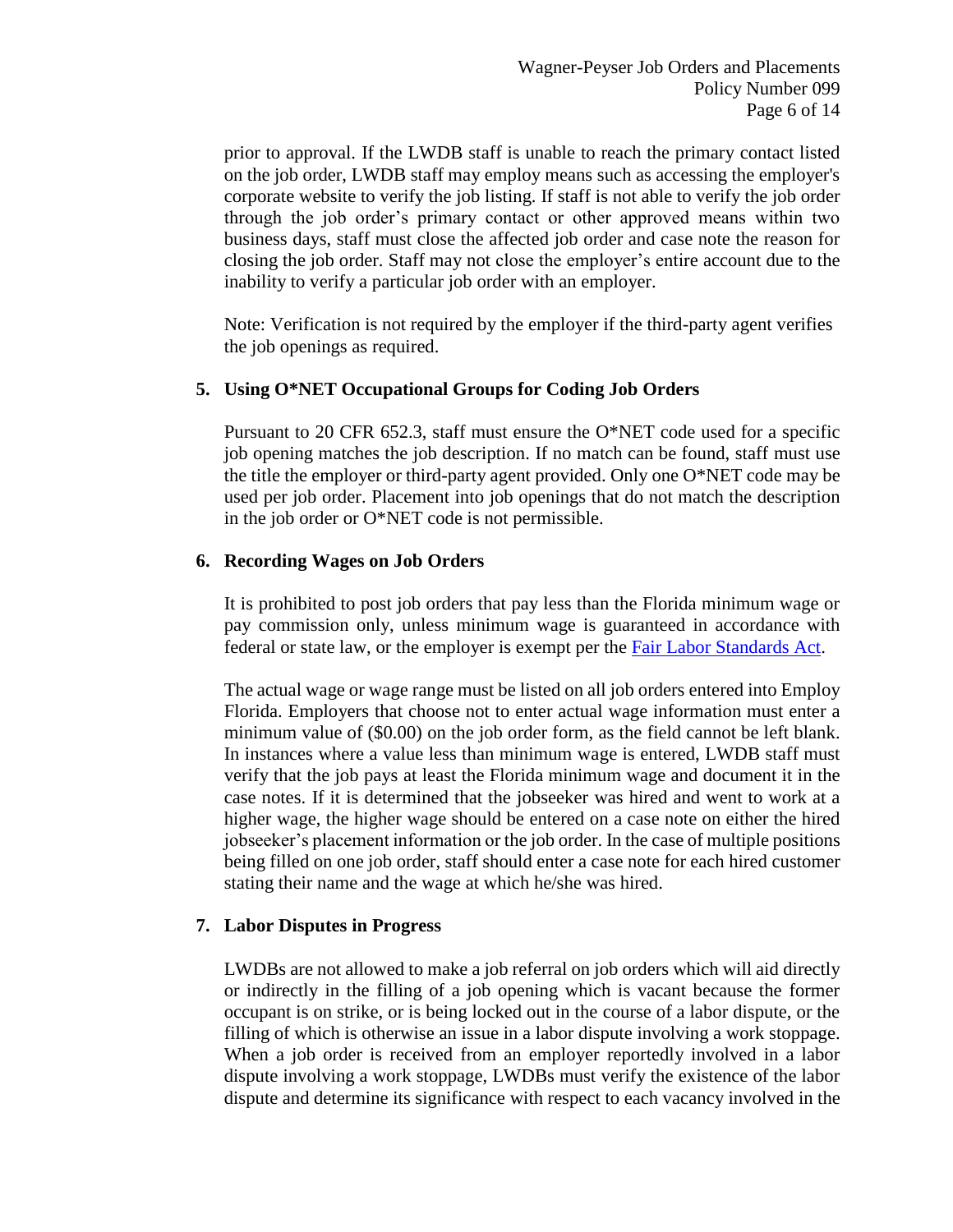job order. The LWDB must document the information in a case note with the job order, including the name of the person with whom they spoke, the date of contact, and any other pertinent information related to the dispute and how it affects the job order in question. They must also notify all potentially affected staff concerning the labor dispute. Furthermore, written notice must be provided to all applicants referred to jobs not at issue in the labor dispute that a labor dispute exists in the employing establishment and that the job to which the applicant is being referred is not at issue in the dispute. LWDBs shall resume full job referral services after they have been notified of, and have verified with the employer and workers' representative(s), that the labor dispute has ended.

### **8. Nondiscrimination Requirement**

Job orders discriminating against individuals based on race, color, religion, gender, pregnancy, national origin, age, handicap or marital status cannot be accepted, except where the stated requirement is a bona fide occupational qualification (BFOQ) pursuant to 42 U.S.C. 2000(e)–2(e), 29 CFR 1604, 1605, 1606, and 1625, and Chapter 760 Florida Statutes. If an employer claims a BFOQ, LWDB staff should advise management prior to listing the job order and the BFOQ status must be documented in the job order's case notes.

### **9. Availability to Migrant and Seasonal Farmworkers (MSFWs)**

LWDBs must provide adequate staff assistance to MSFWs to access job order information easily and efficiently. Assistance must be provided to MSFWs in their native language, whenever requested or necessary.

## **10. Agricultural Recruitment System (ARS)**

The Wagner-Peyser Act requires the United States Employment Service maintain a system for the orderly movement of workers within and between States. The ARS helps agricultural employers recruit qualified workers on a temporary or seasonal basis. The ARS provides protection to the workers who are not seeking permanent relocation, but rather temporary agricultural employment. Through the ARS, the Department of Economic Opportunity (DEO) can systematically recruit and refer qualified workers from within Florida and from other states when there is an anticipated shortage of workers. Job orders listed pursuant to the ARS request workers for less than one year of employment. The DEO Senior Monitor Advocate for services to migrant and seasonal farmworkers is responsible for operating the ARS, therefore, local areas must refer employers to DEO for job order posting.

#### **11. Job Order Retention**

The record retention requirement for job orders is three years. An electronic copy of the job order documentation can be uploaded to the employer's account in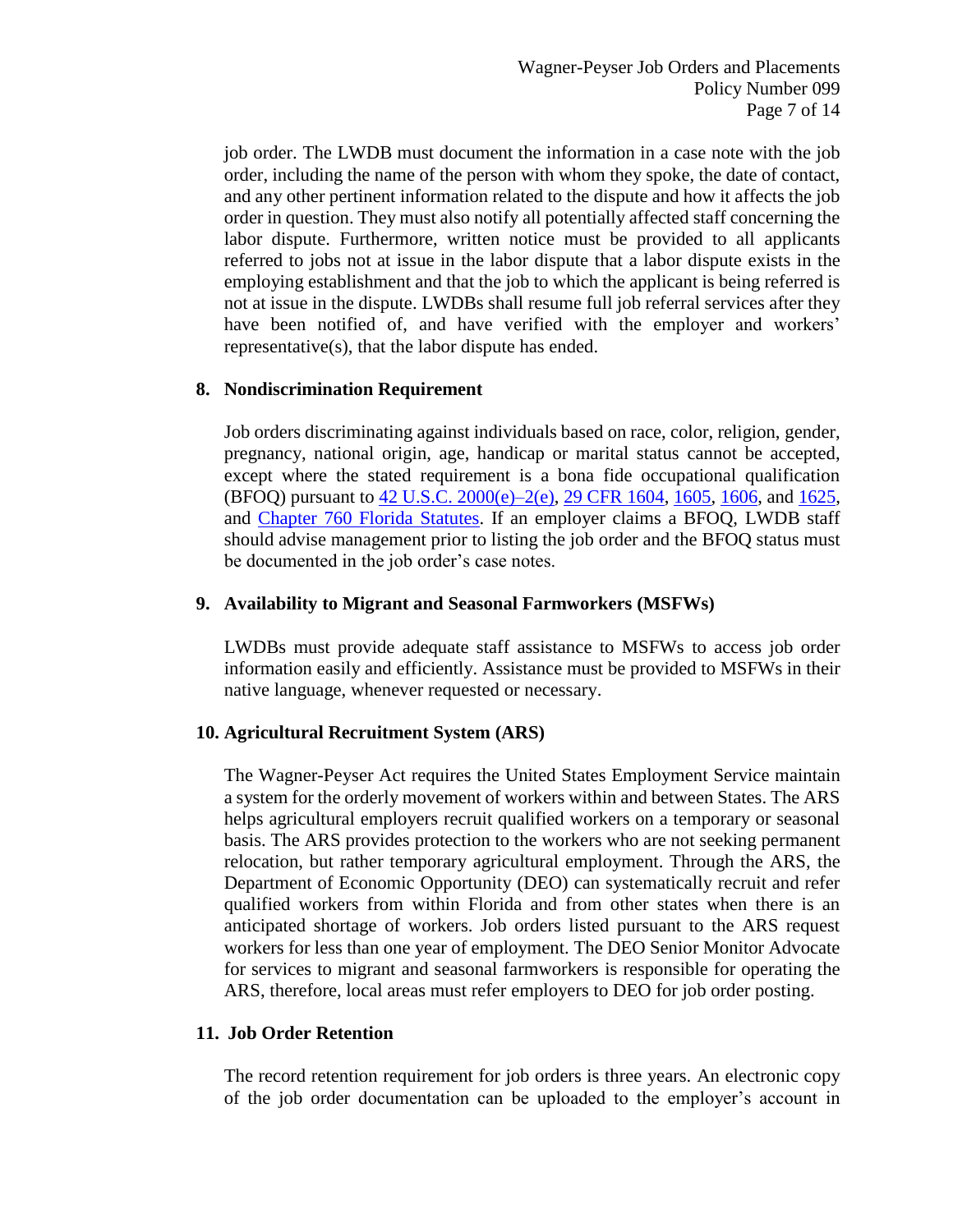Employ Florida, or the hard copy can be kept in the employer's physical file, as dictated by the LWDB's local operating procedures.

### **B. Job Referral**

A staff-assisted job referral is the act of LWDB staff facilitating the match between qualified jobseekers and employers with job openings; and the recording of such referral in Employ Florida. Prior to referring a jobseeker to a job opening, LWDB staff must ensure the jobseeker's qualifications in their Employ Florida account match the minimum requirements listed in the job order by reviewing the jobseeker's skills, abilities, prior work experience, education and training, certifications/licensure against the requirements of the job order. To support staff's ability to adequately assess the jobseeker's qualifications, staff must ensure the jobseeker has completed a full registration in Employ Florida, prior to the referral being made. At no time should staff provide a job referral to a jobseeker who has not completed a full registration and/or does not meet the minimum requirements of the job order. Additionally, staff must obtain the consent of the jobseeker prior to making any job referral.

### **Referrals Pending Review**

When a jobseeker applies for a position in Employ Florida, it is called a self-referral. If the employer's information has been suppressed on the job order to which the individual applies, a message appears informing them that the LWDB will contact them within 72 hours. A list of these individuals appears on the "Manage Labor Exchange" section of Employ Florida under "Referrals Pending Review." LWDB staff must view this listing on a daily basis to determine the qualification of the individual, whether their qualifications meet the requirements of the job order, and to complete the referral process if the individual is qualified. Once the screening is accomplished or if further information is needed, staff must contact the individual for the missing information or to either inform them they are not qualified for the job or to provide the information in order for them to complete the application process.

#### **C. Job Placements**

A placement means the hiring by a public or private employer of an individual referred by the LWDB or self-referred for a job or an interview, and where the LWDB staff completed each of the following steps:

- Prepared a job order form, or reviewed and approved a job order form entered into Employ Florida by an employer, prior to referral or prior to the position being filled, except in the case of a job development contact on behalf of a specific individual.
- Made prior arrangements with the employer for the referral of an individual or individuals.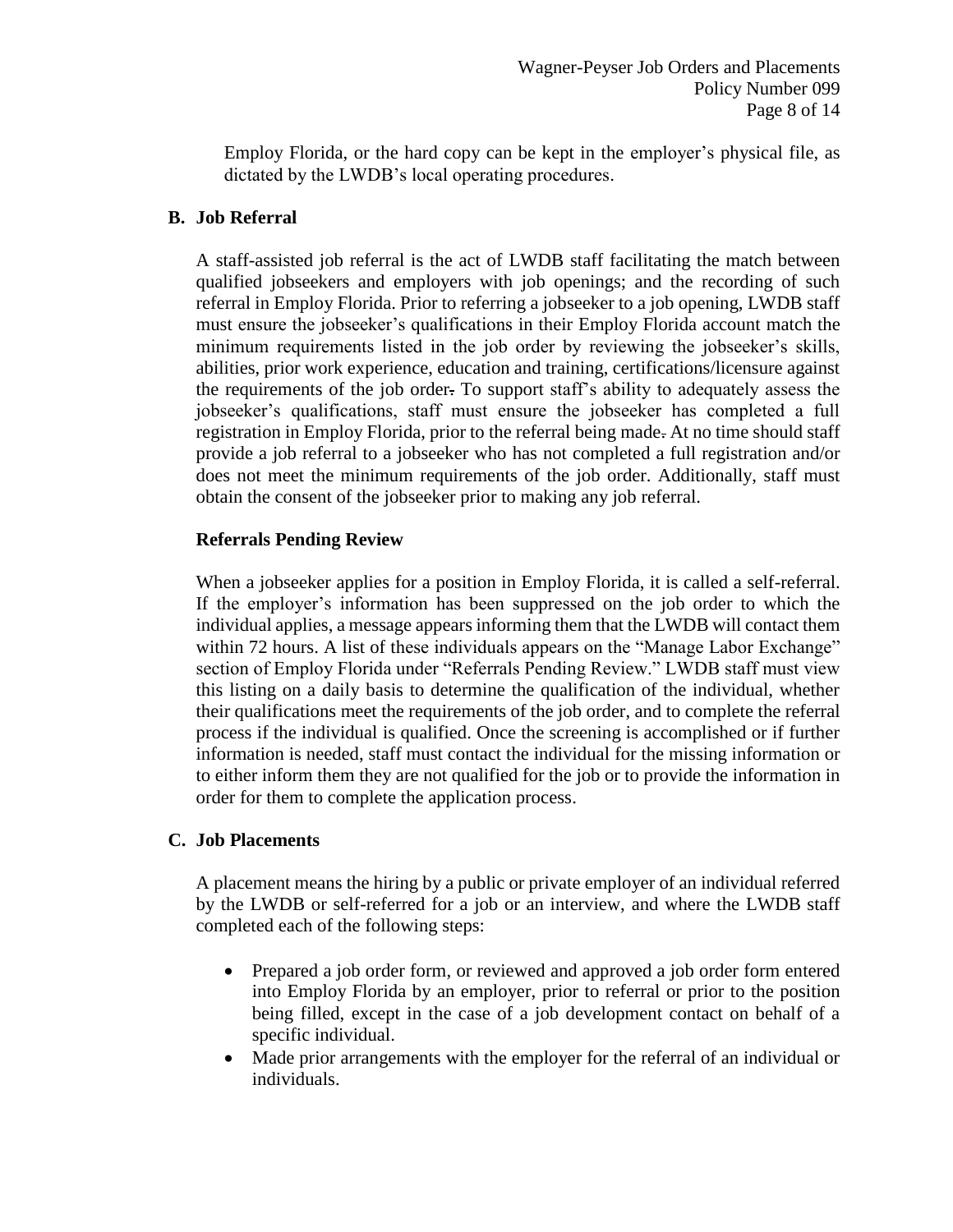- Obtained the individual's consent to be referred to the job order in Employ Florida.
- Referred an individual who had not been specifically designated by the employer, except for referrals on agricultural job orders for a specific crew leader or worker.
- Verified from a reliable source, preferably the employer, the individual was hired and started work.

When LWDB staff record a placement against a job order for which a referral was made, Employ Florida will assign the appropriate service code through an automated process. Staff must verify the customer began working prior to recording the appropriate placement code. Verification information must be documented and must include: 1) a case note identifying the customer's name, 2) the name of the employer, 3) the source of verification, and 4) the date the customer started working at the designated jobsite. Notification of an upcoming start or hire date is not acceptable for recording a placement.

While verifying a customer's employment from the employer is the preferred source of information for placement credit, staff should use the least intrusive process for obtaining the verification information.

Note: If during the process of verifying a job placement staff determines the individual was placed in a job other than the one they were referred, placement credit cannot be taken against the job order to which they were originally referred (unless both job openings match the description in the job order or  $O^*NET$  code). If the job description or O\*NET code for the position in which the individual was placed is different than the job description or O\*NET code for the position to which they were referred, staff must record an Obtained Employment - Manual and not a placement. Further, staff must not enter an additional job order for the different position.

#### **D. Job Development Hires**

The Code of Federal Regulations at Title 20 Part 651.10 specifies that a job development means the process of securing a job interview with a public or private employer for a specific customer for whom the local office has no suitable opening on file.

If there is no suitable opening on file with the LWDB, staff should make job development attempts (contacts) on behalf of the customer by contacting the hiring authority for an employer to discuss the customer's qualifications and employment interests. The job development attempt should be recorded on the job seeker's activity service plan in Employ Florida. Staff must include a case note listing the employer's name, phone number, address, date of contact, and position/title of job staff is seeking for the customer.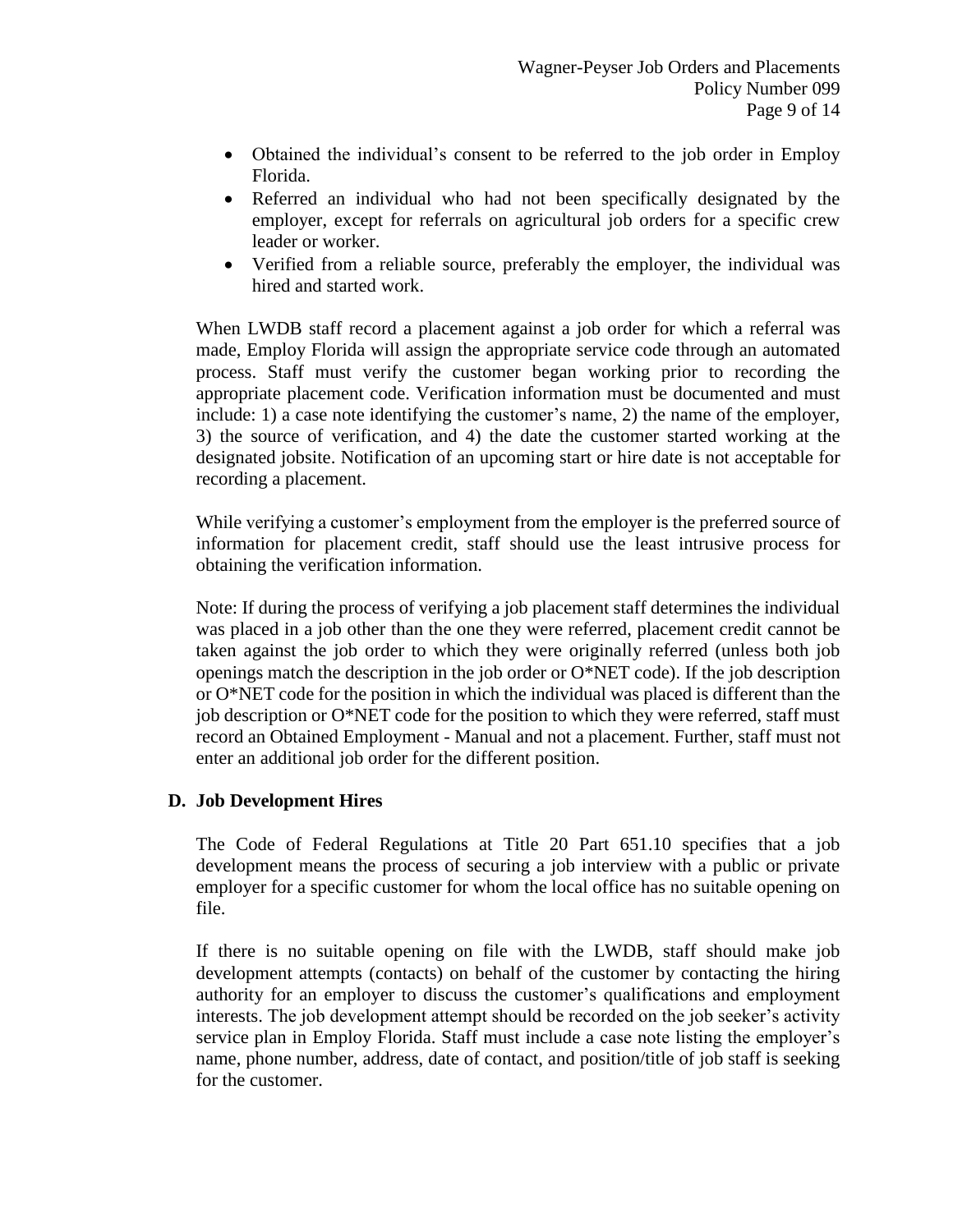If staff later learns that the customer was hired on the job to which a job development attempt was made, then the staff person should write a job order and take credit for the placement. At a minimum, the job development job order must contain in the job description the phrase "job development." Once the job order is written to reflect the hire, it must be matched against the job development referral that was previously entered on the job seeker's services screen.

## **E. Obtained Employment**

Obtained employment refers to those individuals who secure employment within 180 calendar days of receiving one or more services that either trigger or extend program participation, which are fully or partially funded under the Wagner-Peyser program, and where the placement does not meet the federal definition for a "job placement." An obtained employment can be entered onto a jobseeker's service plan either manually by staff or automatically by Employ Florida.

## **1. Manual Obtained Employment**

When staff manually records an obtained employment on a jobseeker's service plan, they must verify when the last service that either triggered or extended program participation was recorded. If the jobseeker secured employment within 180 days of receiving said last service, staff must select Service Code 880 – Obtained Employment Manual. If the jobseeker has not received a service that either triggered or extended program participation for at least 90 days, has exited the system and the secured employment does not meet the federal definition of a placement, staff must select Service Code 882, Obtained Employment – Post Exit – Manual.

Prior to manually recording an obtained employment, LWDB staff must:

- Confirm the jobseeker received a service that either triggers or extends program participation.
- Confirm that employment began within 180 calendar days of receiving the last service that either triggers or extends program participation.
- Verify that there is no placement recorded for the employment.
- Confirm that the obtained employment is unique and has not been previously recorded.
- Verify from a reliable source, preferably through the employer, the jobseeker has started working.
- Document the following for an obtained employment:
	- o Employer's name.
	- o Source of verification.
	- o Certification the service is not a duplicate of a previously documented placement.
	- o Actual start date.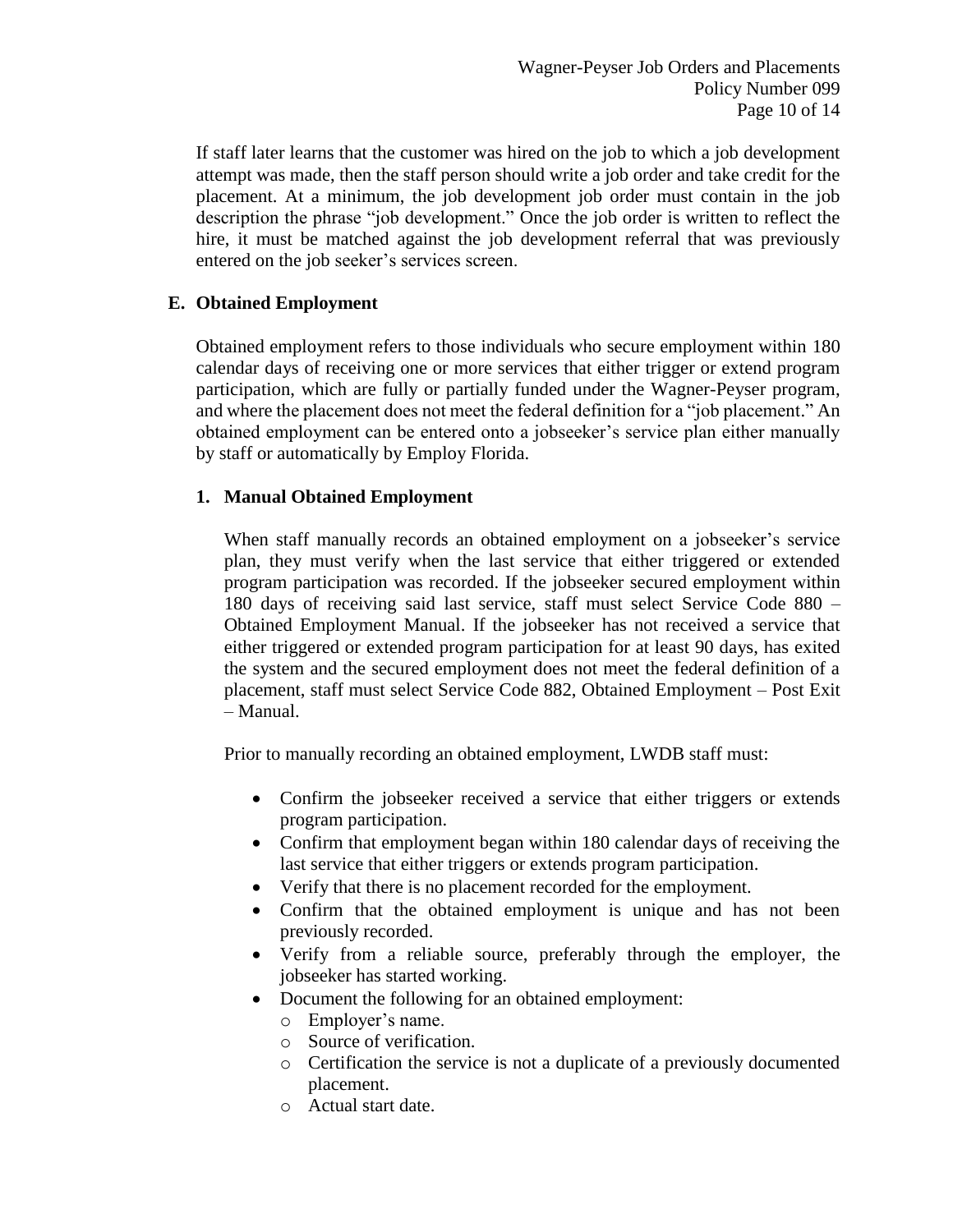o LWDB/office information.

Sources of documentation used to verify obtained employment may also include hire data obtained from third party resources including but not limited to CONNECT and/or the Department of Children and Families' records. Information obtained from sources where quarterly data is reported may be used as a starting point from which to gather a start date. However, quarters in which wages were reported are not sufficient as documentation of a start date nor will notification of a hire date.

It is not allowable to record a placement when a manual obtained employment service code has already been recorded or to take credit for a manual obtained employment where a placement has already been recorded in the system for the same customer, and the same position and start date with the same employer. This would constitute a duplicate placement in the system which is not allowable.

In the event staff verifies an individual has been placed against a job order, but an obtained employment has already been recorded for the same position and start date with the same employer, staff may void the obtained employment by changing the Completion Code within the service code entry from Successful Completion to Voided and record the placement. If "Voided" is not available in the drop-down menu, staff do not have the privileges to perform this action and must request the LWDB's Regional Security Officer (RSO) to void the entry. A case note must be added to the obtained employment service code entry explaining why the code was voided.

More than one obtained employment credit per customer is possible in the same program year, provided it is not duplicating employment already recorded, and the customer has not exited. Obtained employment must be documented on the activity history/service plan in Employ Florida using the appropriate service code and must include the following:

- Employer's name.
- Source of verification.
- Certification the service is not a duplicate of a previously documented placement.
- Actual start date.
- LWDB/office information.

## **2. Automated Obtained Employment**

A New Hire File from CONNECT, Florida's Reemployment Assistance claims system, interfaces with Employ Florida daily. The file contains new wage information for every individual who has secured a new job. The interface checks for matches between the SSNs in the file with the jobseekers' SSNs in Employ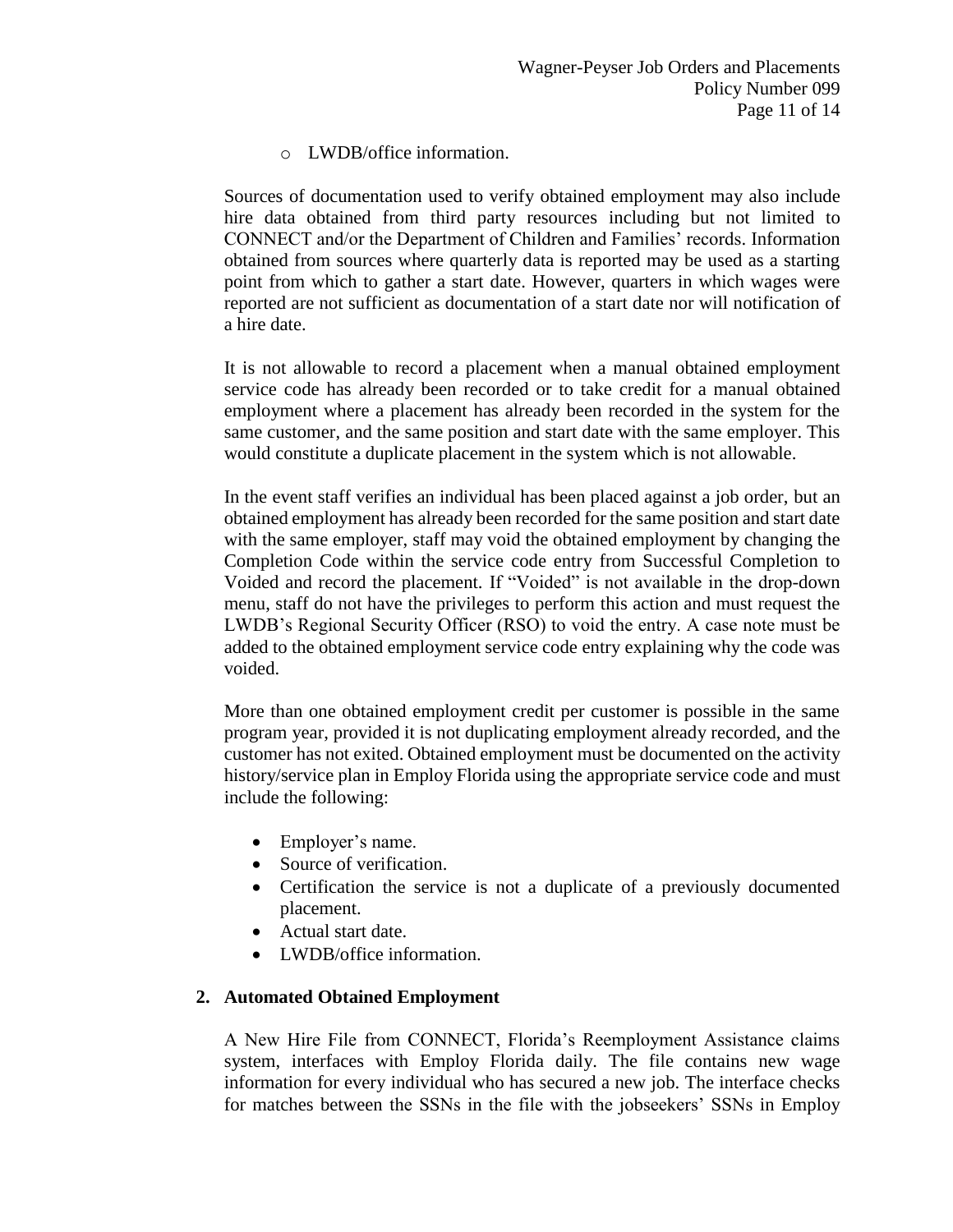Florida. When a match is made, Employ Florida verifies when the jobseeker last received a service that either triggered or extended program participation. If the jobseeker secured employment within 180 days of receiving said last service, Employ Florida will record Service Code 881 – Obtained Employment Automated. If the jobseeker has not received a service that either triggered or extended program participation for at least 90 days, has exited the system and the secured employment does not meet the federal definition of a placement, Employ Florida will record Service Code 883, Obtained Employment – Post Exit – Automated.

## **F. Post Exit Manual Obtained Employment**

Post exit manual obtained employment refers to those individuals who meet the definition of an obtained employment, have gone at least 90 days without a service that either triggers or extends program participation and have exited the system. Credit for a post exit manual obtained employment may be claimed for any participant who has received any Wagner-Peyser service(s) that either triggered or extended program participation, and has a job start date, where both service and start dates fall within 180 days from the date the post exit manual obtained employment is recorded. Staff must verify, preferably through the employer, the customer has started working prior to taking credit for a post exit manual obtained employment. Notification of a hire date or an anticipated future start date is not acceptable for securing obtained employment credit.

The post exit manual obtained employment must be created as a Wagner-Peyser follow-up service to the last Wagner-Peyser application.

Post exit manual obtained employment requires entry and verification of the following:

- Employer's name.
- Source of verification.
- Certification the service is not a duplicate of a previously documented placement.
- Actual start date.
- LWDB/office information.

# **G. State and Local Monitoring**

Services and activities provided under WP must be monitored annually for compliance with WP requirements by DEO. DEO will monitor the requirements outlined in this policy and local operating procedures. Additionally, LWDBs must establish local monitoring policies and procedures that include, at minimum:

- 1. Roles of the employer and LWDB staff; and
- 2. Local monitoring procedures of Wagner-Peyser.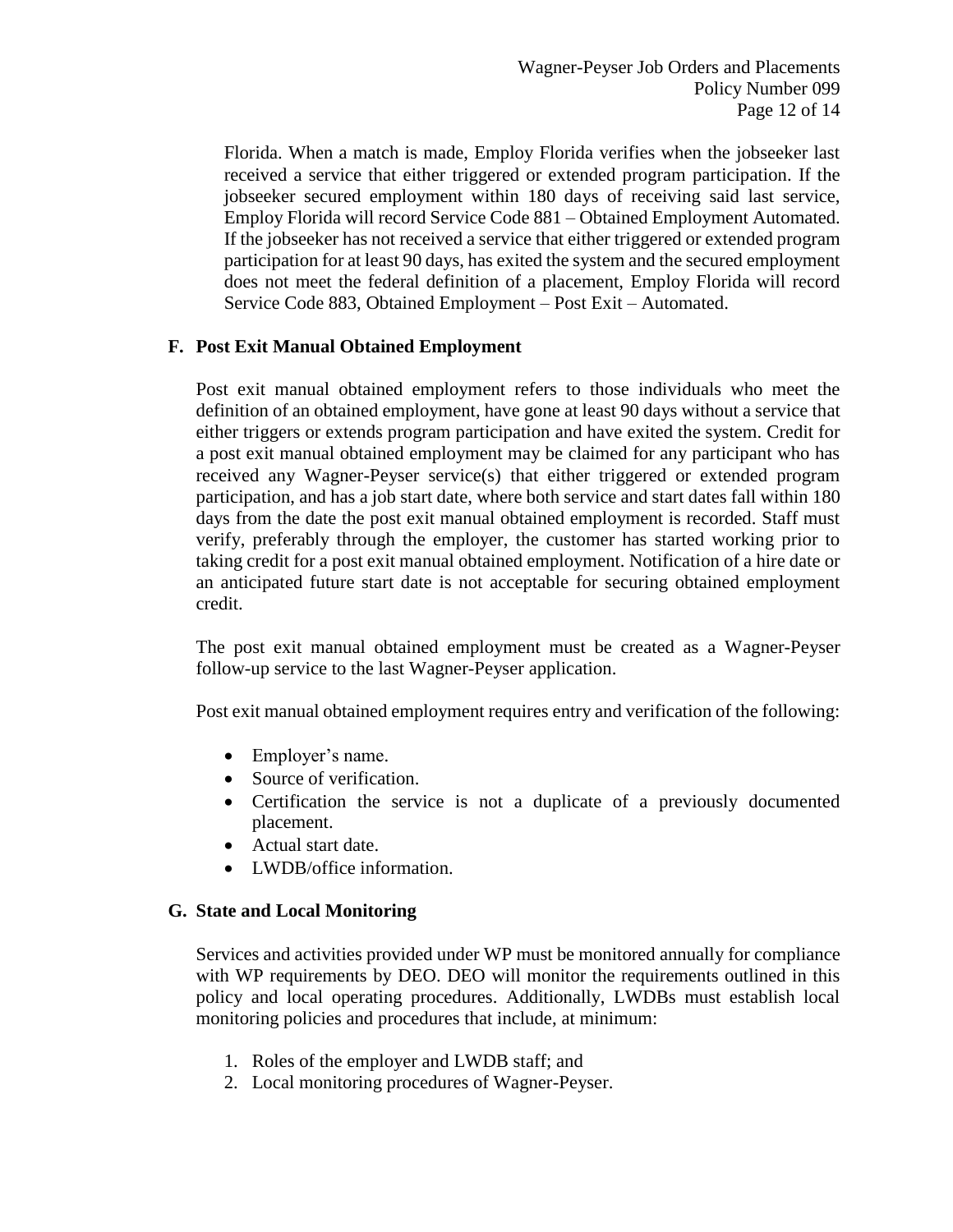LWDBs must ensure participating providers agree to cooperate with monitoring efforts by the state and/or LWDB and adhere to all other applicable local, state and federal rules and regulations.

## **V. REVISION HISTORY**

Final Guidance 035 - Revised Job Seeker Registration and Employer Services dated May 8, 2012.

Administrative Policy 099, Job Orders and Placements dated October 19, 2017.

## **VI. DEFINITIONS**

- **1. Bona Fide Occupational Qualification (BFOQ)**  This is an employment decision or request based on race, color, religion, gender, pregnancy, national origin, age, handicap or marital status that is based on a finding that such characteristic is necessary to the individual's ability to perform the job in question. Since a BFOQ is an exception to the general prohibition against discrimination based on race, color, religion, gender, pregnancy, national origin, age, handicap or marital status, it must be interpreted narrowly in accordance with the Equal Employment Opportunity Commission regulations set forth at 29 CFR parts 1604, 1605, 1606 and 1625.
- **2. Employer**  As defined in 20 CFR 651.10, a person, firm, corporation, or other association or organization which currently has a location within the United States to which U.S. workers may be referred for employment, and which proposes to employ a worker and which has an employer relationship with respect to employees under this subpart as indicated by the fact that it hires, pays, fires, supervises, and otherwise controls the work of such employees. An association of employers is considered an employer if it has all of the indicia of an employer set forth in this definition.
- **3. Full Registration** A registration where all elements of a partial registration have been completed and the jobseeker has been assigned an O\*NET code, completed the background wizard, or entered a resume on their personal profile to include additional essential employment-related information such as licenses or certifications that will enhance the placement of the jobseeker.
- **4. Hire Date** The date an individual accepts a job offer from an employer.
- **5. Job Opening** A single job opportunity for which the LWDB has on file a request to select and refer participants.
- **6. Occupational Information Network (O\*NET)** An online reference database which contains standardized detailed descriptions of U.S. occupations, distinguishing characteristics, classification codes, and information on tasks, knowledge, skills, abilities, and work activities as well as information on interests, work styles, and work values.